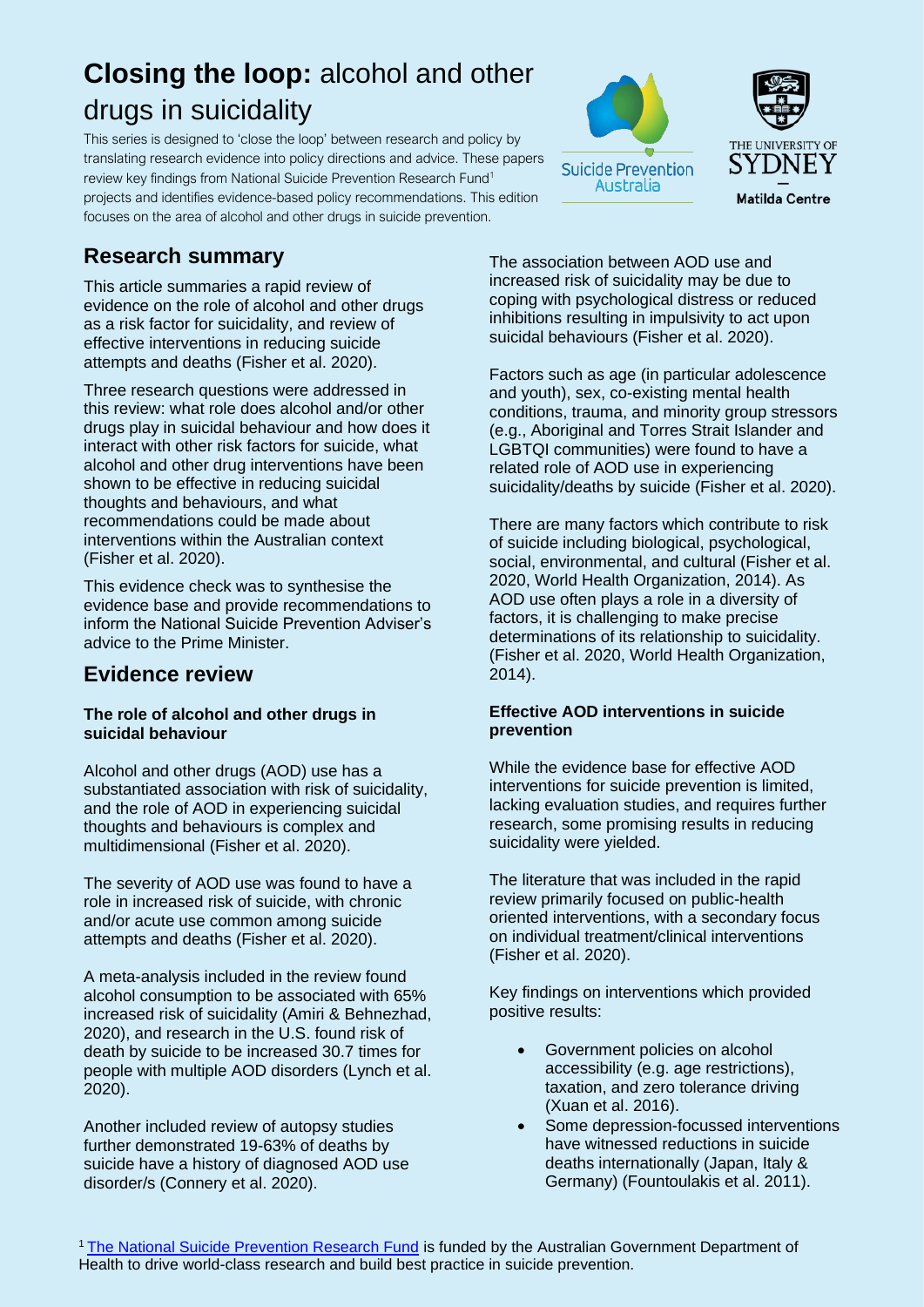- School-based interventions targeted to reducing harmful AOD use among young people (King et al. 2018; Paschall et al. 2018).
- Interventions targeting men including public awareness campaigns, 'gatekeeper' awareness campaigns and GP education (Struszczyk et al. 2019; Fisher et al. 2020).
- Self-determination for Indigenous communities in community-initiated alcohol restrictions (Clifford et al. 2012).
- Evidence-based therapeutic interventions for youth experiencing suicidality (Busby et al. 2020).
- Alcohol and suicide interventions for teenagers (O'Brien et al. 2018).

# **Policy implications**

Suicide is a complex, multi-factorial human behaviour and only half of those who die by suicide each year in Australia have previously accessed mental health services (National Suicide Prevention Adviser, 2020). Addressing the social determinants of health such as AOD use which evidence demonstrates can lead to increased suicide risk, is critical in reducing deaths by suicide.

The research presented in this rapid review provides an evidence-base for the need for policy makers, service providers, and communities to recognise how AOD use can contribute and/or heighten suicidal behaviours. Suicide is a complicated human behaviour with many diverse risk factors, preventing suicide is a very complex issue with no single solution.

While evidence exists that AOD use interventions can reduce suicidality, further research with a focus on Australian priority population groups is required to continue building a robust evidence base for suicide prevention.

The recent National Agreement on Mental Health and Suicide Prevention identifies shared responsibilities of the Commonwealth Government and States and Territories for people who use drugs and other substances.

These include improving collaboration and coordination between government funded services including trialling and evaluating joint planning and regional commissioning of AOD services, implementing clear and consistent care pathways for people with co-occurring AOD and mental health issues, ensuring warm referrals across AOD services, integration of AOD and mental health and suicide prevention services, and developing a nationally consistent approach to data collection (Australian

Government, 2022). These are important commitments and should be delivered in a timely, evidence-based way.

#### **Policy recommendations**

- 1. Governments review policies on alcohol accessibility, taxation and drink driving and adopt evidence-supported reforms to address the high prevalence of harms attributable to AOD usage
- 2. Prioritise implementation of the shared government commitments on AOD outlined in the National Agreement on Mental Health and Suicide Prevention.
- 3. Suicide prevention interventions should recognise and respond to the complexity of AOD use in suicidality and address multiple risk factors for suicide while understanding these may vary among priority population groups.
- 4. Integration of screening, assessment, and treatment for AOD use in existing suicide prevention services (including but not limited to psychosocial interventions, aftercare and postvention).
- 5. Suicide prevention education and training for AOD frontline staff to identify people at risk of suicide.
- 6. Targeted gatekeeper training for members of the community who may encounter people with high levels of alcohol and/or other drugs use.
- 7. AOD-use interventions and education targeted at young people on the relationship of AOD use and suicidality.
- 8. Commission further research on the efficacy of AOD use interventions in preventing suicidal thoughts, attempts, and deaths, with focus given to priority populations who may benefit from targeted approaches.

**Note:** recommendations are proposed by Suicide Prevention Australia based on the above research, they are not recommendations of the researchers referenced.

### **References**

Amiri, S. & Behnezhad, S. (2020). Alcohol use and risk of suicide: a systematic review and Meta-analysis. Journal of Addictive Diseases, 1- 14.

Australian Government. (2022). National Mental Health and Suicide Prevention Agreement.

Busby, D.R., Hatkevich, C., McGuire, T.C. & King, C.A. (2020). Evidence-based interventions for youth suicide risk. Current Psychiatry Reports, 22(2):1-8.

Clifford, A., Doran, C. & Tsey, K. (2012). Suicide prevention interventions targeting Indigenous peoples in Australia, New Zealand, the United